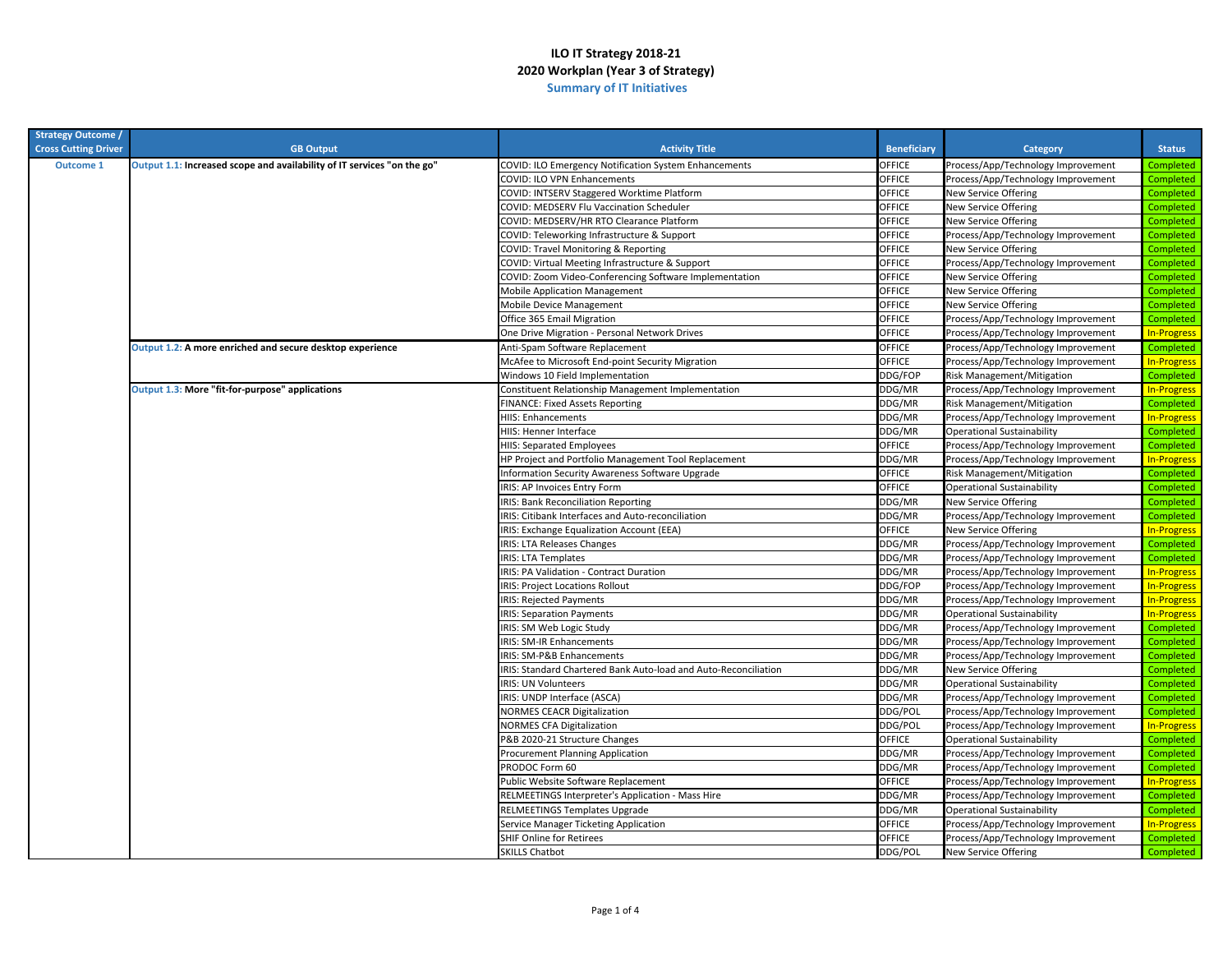| <b>Strategy Outcome</b>     |                                                                             |                                                        |                    |                                    |                    |
|-----------------------------|-----------------------------------------------------------------------------|--------------------------------------------------------|--------------------|------------------------------------|--------------------|
| <b>Cross Cutting Driver</b> | <b>GB Output</b>                                                            | <b>Activity Title</b>                                  | <b>Beneficiary</b> | <b>Category</b>                    | <b>Status</b>      |
|                             |                                                                             | TC 1% Levy                                             | DDG/FOP            | <b>New Service Offering</b>        | <b>In-Progress</b> |
|                             |                                                                             | Thesaurus and Taxonomy Software Implementation         | DDG/MR             | <b>Operational Sustainability</b>  | Completed          |
| <b>Outcome 2</b>            | Output 2.1: Improved quality and use of ILO data                            | Electronic Holdings Publishing to Google Scholar       | OFFICE             | New Service Offering               | Completed          |
|                             |                                                                             | <b>End-user Capacity Development</b>                   | OFFICE             | Operational Sustainability         | In-Progress        |
|                             |                                                                             | EPLEX Web Services Restructuring                       | DDG/POL            | Process/App/Technology Improvement | Completed          |
|                             |                                                                             | <b>ATI Data Publishing</b>                             | OFFICE             | Strategy/Governance/Policy         | Completed          |
|                             |                                                                             | <b>LO Author Digital Standards</b>                     | OFFICE             | Strategy/Governance/Policy         | In-Progress        |
|                             |                                                                             | ILO Filesystem Restructuring                           | OFFICE             | <b>Operational Sustainability</b>  | <b>In-Progress</b> |
|                             |                                                                             | <b>ILO Publications Altmetrics</b>                     | OFFICE             | <b>New Service Offering</b>        | <b>In-Progress</b> |
|                             |                                                                             | <b>LO Publications Metadata Sharing</b>                | OFFICE             | <b>New Service Offering</b>        | <b>In-Progress</b> |
|                             |                                                                             | ndexing Manual Update                                  | OFFICE             | Strategy/Governance/Policy         | In-Progress        |
|                             |                                                                             | nstitutional Repository Collection Management          | OFFICE             | Strategy/Governance/Policy         | <b>In-Progress</b> |
|                             |                                                                             | nstitutional Repository Discovery                      | OFFICE             | Process/App/Technology Improvement | Completed          |
|                             |                                                                             | International Labour Review Metadata Harmonization     | OFFICE             | Strategy/Governance/Policy         | <b>In-Progress</b> |
|                             |                                                                             | Research Guides and Digital Collections On-Demand      | OFFICE             | <b>Operational Sustainability</b>  | Completed          |
|                             | Output 2.2: Enhanced and actionable business intelligence                   | <b>COMPT Financial Statement Reporting</b>             | DDG/MR             | Process/App/Technology Improvement | <b>In-Progress</b> |
|                             |                                                                             | Research Support - ILO Liaison Programme               | OFFICE             | <b>Operational Sustainability</b>  | <b>In-Progress</b> |
|                             | Output 2.3: More "fit-for-purpose" web-based dashboards                     | COMPT Reporting Dashboard - Phase 1                    | OFFICE             | <b>New Service Offering</b>        | Completed          |
|                             |                                                                             | DDG and Regional Directors Dashboard                   | OFFICE             | New Service Offering               | Completed          |
|                             |                                                                             | DDG/POL Flagship Dashboard                             | DDG/POL            | New Service Offering               | <b>In-Progress</b> |
|                             |                                                                             | Development Cooperation Financial Reporting            | DDG/MR             | Process/App/Technology Improvement | Completed          |
|                             |                                                                             | <b>Employment and Labour Markets Policies Database</b> | DDG/POL            | Process/App/Technology Improvement | Completed          |
|                             |                                                                             | <b>GSO Data Visualization</b>                          | DDG/POL            | Process/App/Technology Improvement | <b>In-Progress</b> |
|                             |                                                                             | LO Employee Dashboard                                  | OFFICE             | New Service Offering               | Completed          |
|                             |                                                                             | LO Manager Dashboard                                   | OFFICE             | New Service Offering               | Completed          |
|                             |                                                                             | <b>OBW Dashboard</b>                                   | OFFICE             | New Service Offering               | <b>In-Progress</b> |
|                             |                                                                             | Fravel Dashboard for Field Offices                     | DDG/FOP            | New Service Offering               | Completed          |
|                             | Output 2.4: Better managed enterprise content                               | <b>Business Taxonomy Tagging</b>                       | OFFICE             | Strategy/Governance/Policy         | <b>In-Progress</b> |
|                             |                                                                             | Countries and Territories List                         | OFFICE             | Strategy/Governance/Policy         | Completed          |
|                             |                                                                             | Document and Publication Type Mapping                  | OFFICE             | Strategy/Governance/Policy         | <b>In-Progress</b> |
|                             |                                                                             | ILO Thesaurus Update                                   | OFFICE             | Strategy/Governance/Policy         | <b>In-Progress</b> |
|                             |                                                                             | Institutional Repository Interface to PRODOC           | OFFICE             | Process/App/Technology Improvement | In-Progress        |
|                             |                                                                             | Microsoft Teams - Pilots                               | OFFICE             | New Service Offering               | Completed          |
|                             |                                                                             | <b>OCLC Hosted Ezproxy Enhancements</b>                | OFFICE             | <b>Operational Sustainability</b>  | Completed          |
|                             |                                                                             | Research Services Platform (Esploro)                   | OFFICE             | <b>New Service Offering</b>        | Completed          |
|                             |                                                                             | <b>Taxonomy Mapping</b>                                | OFFICE             | Process/App/Technology Improvement | <b>In-Progress</b> |
| <b>Outcome 3</b>            | Output 3.1: Enriched collaboration tools in support of substantive delivery | COVID: FOP Collaboration Site (INFOFOP)                | DDG/FOP            | <b>New Service Offering</b>        | Completed          |
|                             |                                                                             | IournalTocs Replacement - Browzine                     | OFFICE             | New Service Offering               | Completed          |
|                             |                                                                             | Lean Library Plug-In                                   | OFFICE             | <b>New Service Offering</b>        | Completed          |
|                             |                                                                             | UN Federated Access to Library Resources               | OFFICE             | Process/App/Technology Improvement | <b>In-Progress</b> |
|                             | Output 3.2: Improved Intranet                                               | LO Branding                                            | OFFICE             | New Service Offering               | In-Progress        |
|                             |                                                                             | Intranet Site: BIU                                     | DDG/MR             | Process/App/Technology Improvement | Completed          |
|                             |                                                                             | ntranet Site: CABINET                                  | <b>DG/REPORTS</b>  | Process/App/Technology Improvement | In-Progress        |
|                             |                                                                             | Intranet Site: COVID-19 Portal                         | DDG/MR             | Process/App/Technology Improvement | Completed          |
|                             |                                                                             | Intranet Site: FINANCE                                 | DDG/MR             | Process/App/Technology Improvement | Completed          |
|                             |                                                                             | Intranet Site: Greening the ILO                        | DDG/MR             | Process/App/Technology Improvement | Completed          |
|                             |                                                                             | Intranet Site: HR/POL                                  | DDG/MR             | Process/App/Technology Improvement | Completed          |
|                             |                                                                             | ntranet Site: HR/TALENT                                | DDG/MR             | Process/App/Technology Improvement | Completed          |
|                             |                                                                             | ntranet Site: ILO Forms Portal - INFOTEC Forms         | OFFICE             | Process/App/Technology Improvement | Completed          |
|                             |                                                                             | Intranet Site: JNC                                     | DDG/MR             | Process/App/Technology Improvement | Completed          |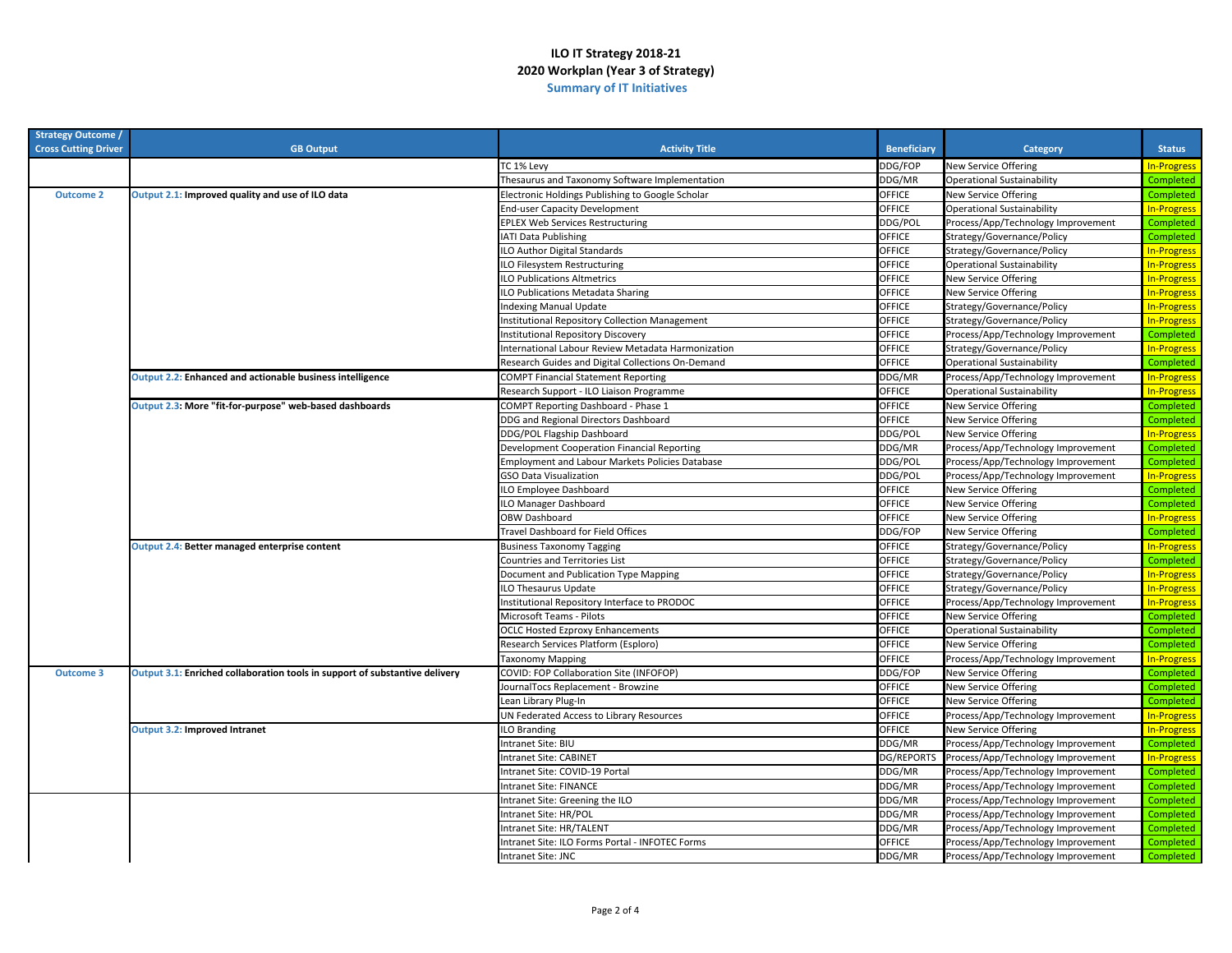| <b>Strategy Outcome</b><br><b>Cross Cutting Driver</b> | <b>GB Output</b>                                   | <b>Activity Title</b>                                      | <b>Beneficiary</b> | <b>Category</b>                    | <b>Status</b>      |
|--------------------------------------------------------|----------------------------------------------------|------------------------------------------------------------|--------------------|------------------------------------|--------------------|
|                                                        |                                                    | <b>Intranet Site: LIBRARY</b>                              | OFFICE             | Operational Sustainability         | Completed          |
|                                                        |                                                    | Intranet Site: Mission Reporting Platform                  | OFFICE             | New Service Offering               | <b>In-Progress</b> |
|                                                        |                                                    | Intranet Site: MULTILATERALS Shared Workspace with UNDP    | DDG/FOP            | New Service Offering               | Completed          |
|                                                        |                                                    | Intranet Site: PARDEV MOPAN Platform                       | DDG/MR             | New Service Offering               | Completed          |
|                                                        |                                                    | Intranet Site: PROGRAM                                     | DDG/MR             | Process/App/Technology Improvement | Completed          |
|                                                        |                                                    | Intranet Site: RELMEETINGS                                 | DDG/MR             | Process/App/Technology Improvement | Completed          |
|                                                        | <b>Output 3.3: Improved Public-facing Websites</b> | SKILLS Knowledge Sharing Platform Renewal                  | DDG/POI            | Process/App/Technology Improvement | <b>In-Progress</b> |
|                                                        |                                                    | Trade and Decent Work Platform                             | DDG/POL            | New Service Offering               | <b>In-Progress</b> |
| <b>CC Driver 1</b>                                     | <b>Information Security</b>                        | Centralized Password Management                            | OFFICE             | Process/App/Technology Improvement | <b>In-Progress</b> |
|                                                        |                                                    | <b>Cloud Computing Security</b>                            | OFFICE             | Risk Management/Mitigation         | <b>In-Progress</b> |
|                                                        |                                                    | LO Laptop Encryption                                       | OFFICE             | Risk Management/Mitigation         | Completed          |
|                                                        |                                                    | Network Access Control Field Deployment                    | OFFICE             | Process/App/Technology Improvement | <b>In-Progress</b> |
|                                                        |                                                    | Network Intrusion Detection improvement                    | OFFICE             | Risk Management/Mitigation         | Completed          |
| <b>CC Driver 2</b>                                     | Governance                                         | <b>IGDS End User Computing Policy Updates</b>              | OFFICE             | Strategy/Governance/Policy         | Completed          |
|                                                        |                                                    | Information Security Governance, Risk and Assurance Manual | OFFICE             | Risk Management/Mitigation         | <b>In-Progress</b> |
|                                                        |                                                    | ISO 27001 Certification Annual Review                      | OFFICE             | Process/App/Technology Improvement | Completed          |
|                                                        |                                                    | Taxonomy, Thesaurus and Metadata Guidelines                | OFFICE             | Strategy/Governance/Policy         | <b>In-Progress</b> |
| <b>CC Driver 3</b>                                     | <b>Service-Level Management</b>                    | <b>IRIS: Infrastructure Migration</b>                      | OFFICE             | <b>Operational Sustainability</b>  | Completed          |
|                                                        |                                                    | IRIS: Responsibility Form and Workflow                     | OFFICE             | Process/App/Technology Improvement | <b>In-Progress</b> |
|                                                        |                                                    | SD-WAN Tender                                              | <b>OFFICE</b>      | Strategy/Governance/Policy         | <b>In-Progress</b> |
| <b>CC Driver 4</b>                                     | <b>Change Management</b>                           | <b>Building Renovation Project Phase 2</b>                 | <b>OFFICE</b>      | Process/App/Technology Improvement | Completed          |
|                                                        |                                                    | nformation Security Awareness Training                     | OFFICE             | Risk Management/Mitigation         | Completed          |
| <b>CC Driver 5</b>                                     | <b>External Partnerships</b>                       | <b>GOALI CRM and Helpdesk</b>                              | <b>OFFICE</b>      | <b>Operational Sustainability</b>  | Completed          |
|                                                        |                                                    | R4L Content Management and Technology Working Groups       | OFFICE             | Management & Administration        | <b>In-Progress</b> |
|                                                        |                                                    | Research4Life GOALI Capacity Development                   | OFFICE             | <b>Operational Sustainability</b>  | Completed          |
| <b>CC Driver 6</b>                                     | <b>Risk Management</b>                             | <b>APEX Upgrade</b>                                        | <b>OFFICE</b>      | <b>Operational Sustainability</b>  | Completed          |
|                                                        |                                                    | Data Center Cleanup and Consolidation                      | DDG/MR             | <b>Operational Sustainability</b>  | Completed          |
|                                                        |                                                    | IRIS: Database Upgrade                                     | OFFICE             | Risk Management/Mitigation         | <b>In-Progress</b> |
|                                                        |                                                    | <b>IRIS: Quarterly Security Patches</b>                    | <b>OFFICE</b>      | Risk Management/Mitigation         | Completed          |
|                                                        |                                                    | <b>IRIS: New Hosting Provider Migration</b>                | OFFICE             | <b>Operational Sustainability</b>  | Completed          |
|                                                        |                                                    | <b>IRIS: Software Upgrade</b>                              | OFFICE             | Operational Sustainability         | <b>In-Progress</b> |
|                                                        |                                                    | Medical Services: JMS Replacement                          | DDG/MR             | <b>Operational Sustainability</b>  | <b>In-Progress</b> |
|                                                        |                                                    | Microsoft Endpoint Manager Deployment                      | DDG/FOP            | <b>Operational Sustainability</b>  | Completed          |
|                                                        |                                                    | Netscaler Load Balancers                                   | OFFICE             | <b>Operational Sustainability</b>  | Completed          |
|                                                        |                                                    | Office 365 Backup Solution                                 | OFFICE             | Risk Management/Mitigation         | Completed          |
|                                                        |                                                    | Oracle Business Intelligence Upgrade                       | OFFICE             | <b>Operational Sustainability</b>  | Completed          |
|                                                        |                                                    | Oracle Database Upgrade                                    | OFFICE             | Risk Management/Mitigation         | <b>In-Progress</b> |
|                                                        |                                                    | RED Network Architecture Review                            | OFFICE             | <b>Operational Sustainability</b>  | <b>In-Progress</b> |
|                                                        |                                                    | <b>SAN Replacement</b>                                     | OFFICE             | <b>Operational Sustainability</b>  | Completed          |
|                                                        |                                                    | Skype for Business Replacement                             | OFFICE             | Process/App/Technology Improvement | Completed          |
|                                                        |                                                    | Suse Linux Server Upgrade                                  | OFFICE             | Risk Management/Mitigation         | <b>In-Progress</b> |
|                                                        |                                                    | Windows 10 Upgrade                                         | <b>OFFICE</b>      | Risk Management/Mitigation         | Completed          |
|                                                        |                                                    | Windows 2012 Upgrade                                       | OFFICE             | Risk Management/Mitigation         | Completed          |
| <b>Other</b>                                           | <b>Management &amp; Administration</b>             | Audit, Incident and Risk Response                          | DDG/MR             | Management & Administration        | Completed          |
|                                                        |                                                    | IT Chargeback 2020-21 Implementation                       | DDG/MR             | Management & Administration        | Completed          |
|                                                        |                                                    | IT Chargeback 2022-23 Projections                          | DDG/MR             | Management & Administration        | Completed          |
|                                                        |                                                    | IT Consulting Services LTA Rebid                           | DDG/MR             | <b>Operational Sustainability</b>  | <b>In-Progress</b> |
|                                                        |                                                    | T Strategy Progress Update (2019)                          | OFFICE             | Management & Administration        | Completed          |
|                                                        |                                                    | P&B 2022-23 Preparation                                    | OFFICE             | Management & Administration        | Completed          |
|                                                        |                                                    | Periodicals Supply Tender                                  | OFFICE             | <b>Operational Sustainability</b>  | Completed          |